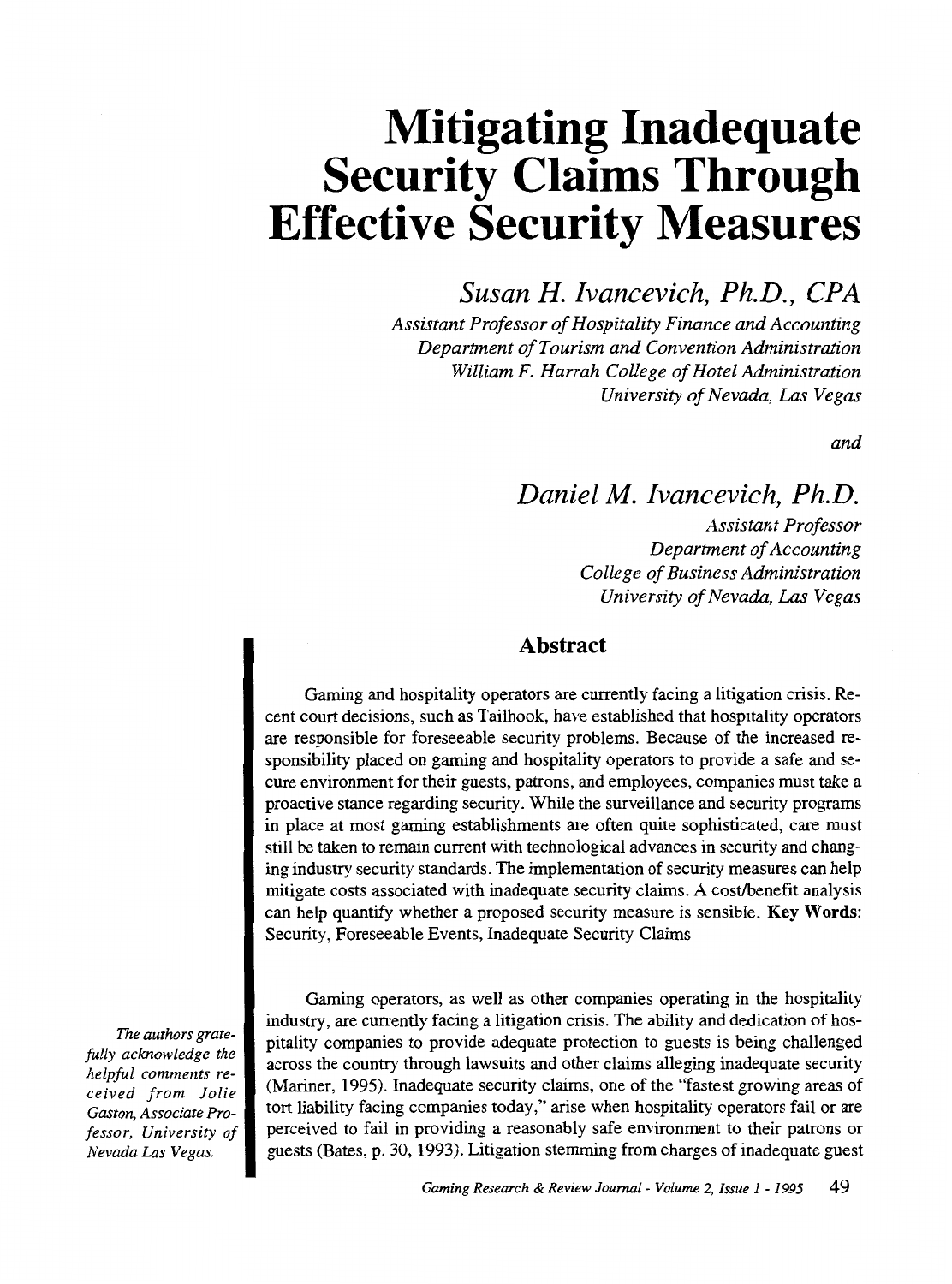security can cost hospitality operations, including gaming operations, millions of dollars. A recent study investigating security liability issues found that the average out-of-court settlement for violent crime cases between the years 1983 and 1992 exceeded \$600,000, while the average jury verdict for such cases during this period was \$1.3 million (Bates, 1993). The gaming industry has been faced with several highly notable inadequate security claims where individual properties have had to pay large settlements, most notably the Tailhook scandal.

### **Landmark Inadequate Security Cases**

Most industry experts agree that there have been two landmark inadequate security claims cases affecting the hospitality industry. The first landmark case establishing the responsibility of the hospitality industry in providing a safe and secure environment to its guests was *Garzilli v. Howard Johnson's Motor Lodges.*  In this case, famous singer Connie Francis was awarded a \$2.5 million verdict

after she was raped at knifepoint when an unknown assailant entered her room through a sliding glass door which was found to have a faulty door lock. This case caused the hospitality industry to truly acknowledge just how costly breaches in security can

# **The level of accountability for hospitality operations in providing a reasonably secure environment for patrons has increased in recent years.**

be and forced the industry as a whole to address the problems associated with inadequate security (Marshall, 1995).

A more recent landmark case with regard to the area of hospitality industry security is Tailhook. In fact, the Tailhook case has been called the "most important hotel-security case of the decade" (Marshall, 1995). So what circumstances lead to the filing of this lawsuit? The Tailhook Association, a group of Navy and Marine flyers, had held its annual convention at the Las Vegas Hilton for 19 years prior to the 1991 incident leading to the landmark ruling, and during those 19 years the convention had gained a reputation as being quite rowdy (Howe, 1995). During the 1991 Tailhook convention, a female attendee of the convention and former Navy Lieutenant, Paula Coughlin, charged that she was sexually harassed and battered by a crowd of drunken conventioneers and that the Las Vegas Hilton's security force had provided inadequate security which failed to protect her from these abuses. The jury agreed with the charges and awarded Coughlin \$6.7 million. Of this amount, "... \$1.7 million was awarded as compensatory damages for the hotel's failure to provide for the safety of a guest," and \$5 million was awarded for "reckless disregard for the safety and welfare of people visiting and in residence at the hotel" (Howe, 1995). The jury's high punitive damages resulted from the "jury's finding of malice and oppression on the part of the hotel's management" (Howe, 1995). According to a jury spokesperson, the fact that the hotel had only three security guards staffed to monitor 5000 intoxicated Tailhook conventioneers played an important role in the verdict (Marshall, 1995).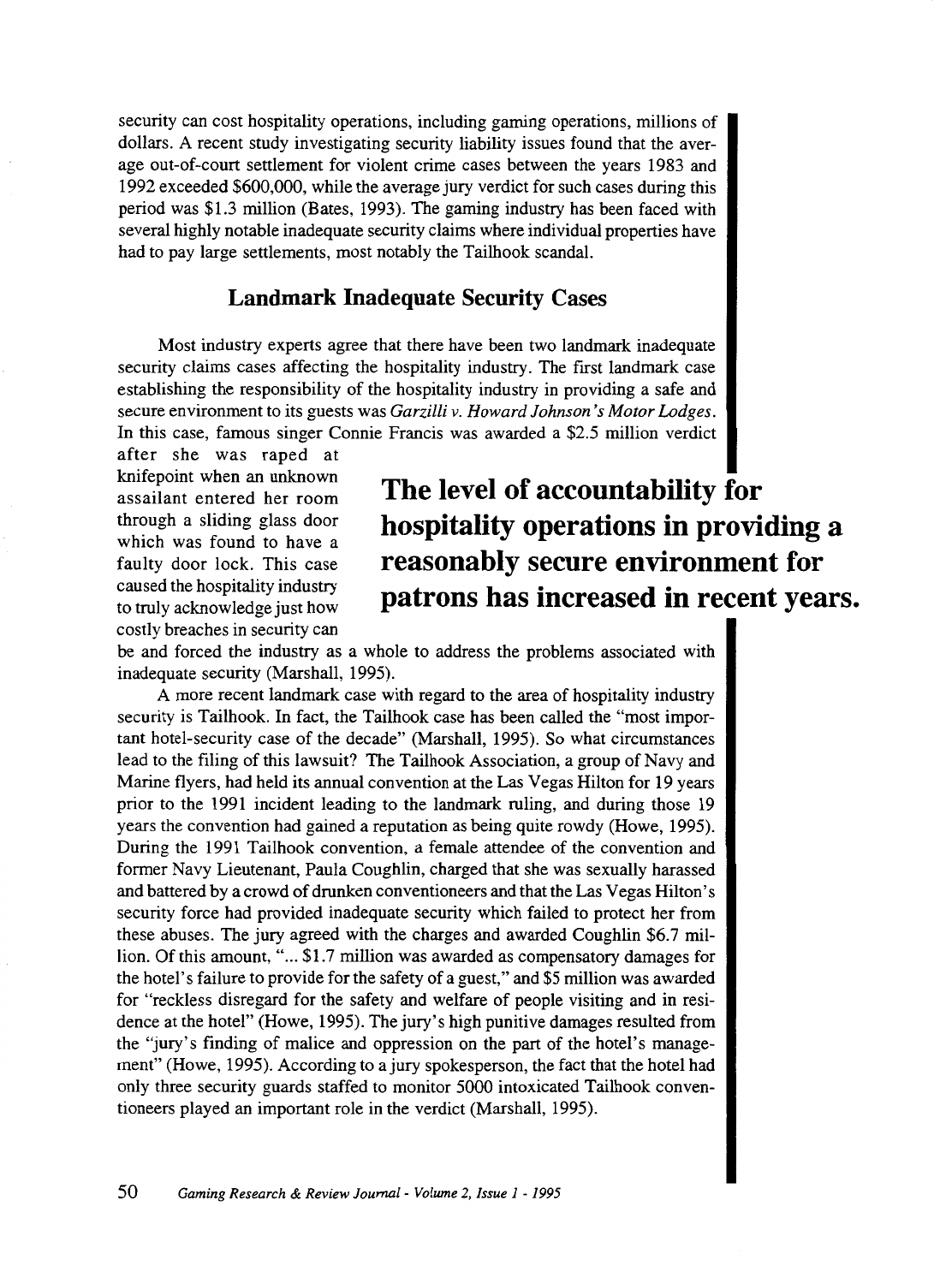#### *Mitigating Inadequate Security Claims Through Effective Security Measures*

The Tailhook verdict illustrates the importance of hotel security in providing a safe environment for its guests and patrons to the extent that problems can be foreseen. Given the prior reputation of the Tailhook group, foreseeability of a problem was deemed possible. Hence, the case sets a precedent for holding a hotel liable for foreseeable security problems when appropriate corrective actions are not taken. While the Tailhook verdict was quite large, it is important to note that Coughlin was just one of many women to allege these charges and there are more cases surrounding the 1991 Tailhook convention that are yet to be tried. The Las Vegas Hilton's liability surrounding the case may escalate substantially should similar verdicts be returned in other cases.

The two cases just discussed exemplify the magnitude of settlements and jury verdicts concerning inadequate security, yet clearly there are additional costs associated with these claims as well. Other costs which must be considered include, but are not limited to, attorney's fees, increased insurance premiums, negative consequences associated with unfavorable publicity, and down or lost time at work for employees involved in depositions. Hence, the overall costs of inadequate security claims and litigation can be quite high. On a more positive note, however, states can take steps to limit liability in certain cases. For instance, Nevada's revision of statute 42.005 makes it more difficult to receive punitive damages in cases in which employees are involved in a security breach.

#### **Factors Contributing to the Litigation Explosion**

Several factors have contributed to the increasing rate of inadequate security claims. First, hospitality operations are not immune from the effects of increasing crime rates (Mariner, 1995). As crime rates increase throughout the nation and the world, it is reasonable to assume that these rising trends will also impact gaming companies and other hospitality operators<sup>1</sup>. Furthermore, as reported by experts at the Fourth Annual Las Vegas Tourism and Security Seminar, the crime rates at resort areas exceed national and regional averages (1995).

Second, and perhaps most importantly, the level of accountability for hospitality operations in providing a reasonably secure environment for patrons has increased in recent years. While the issue of foreseeability has always been part of negligence, the degree of foreseeability to which hospitality operators are held accountable has been clarified by the legal system to include a more comprehensive array of foreseeable events. Even if no similar security breach occurred, "[i]f hotel management failed to recognize or failed to take action to correct a situation which made the crime possible, then management will shoulder some or all of the blame" (Israel, 1991). For instance, one hospitality operation had to pay \$700,000 after it failed to increase security when a patron, who had been drinking all day and had been asked to leave the premises, became violent and injured another patron, neither of whom was staying at the hotel. The courts ruled that the hotel should have been able to foresee the trouble based on the events which had occurred earlier in the day.

Third, the media has been giving increased attention to the alleged lack of guest security in the hospitality industry (Mariner, 1995). For instance, the Tailhook scandal received extensive publicity both locally and nationally. Similarly, the recent case of a young woman being electrocuted as she inserted her key into an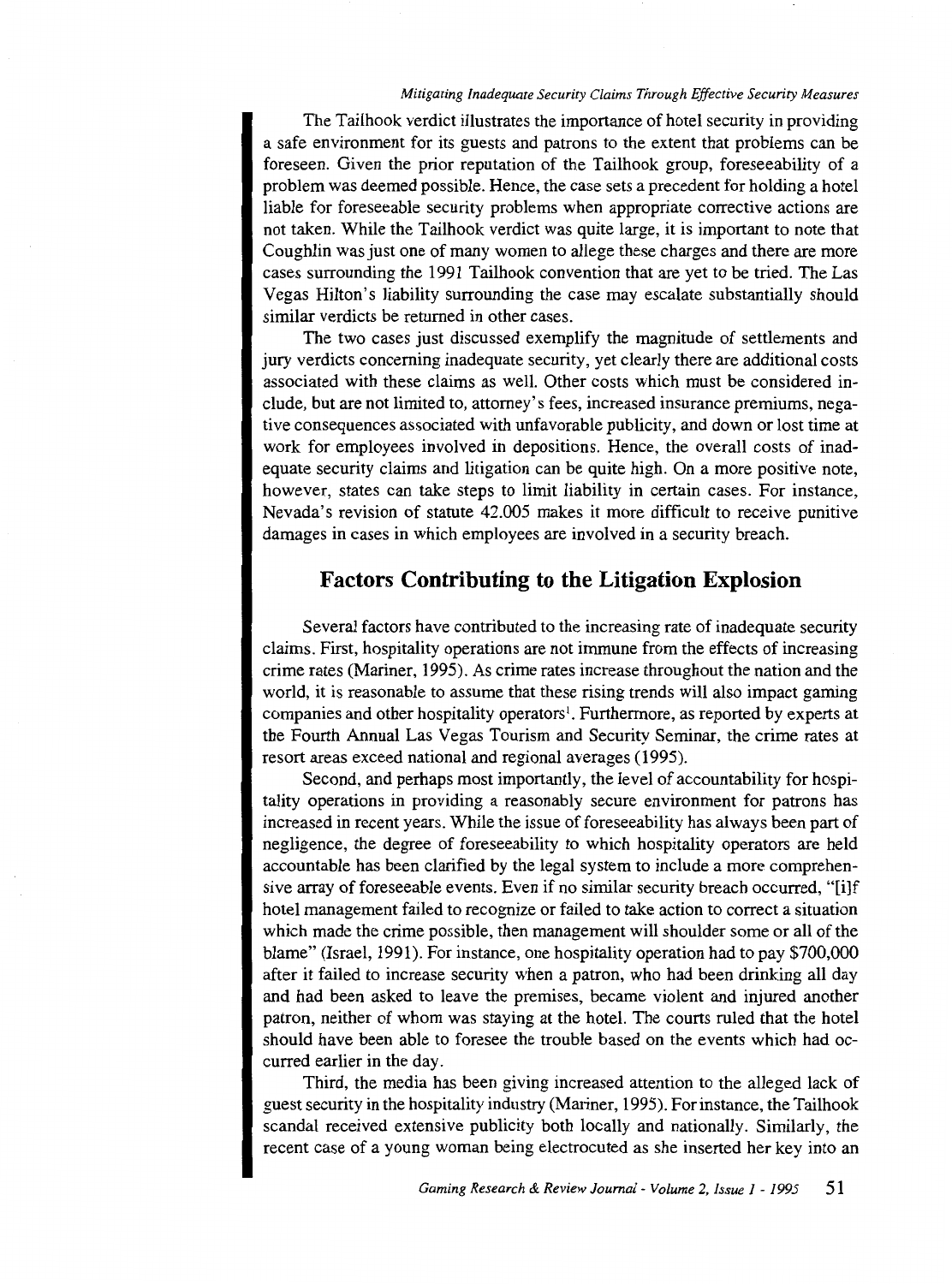electronic door lock in Maryland has also received national attention. Additionally, in 1992 Motel 6 received national publicity when the *Wall Street Journal*  published a front page story highlighting the motel chain's problems with providing adequate guest security and the resultant lawsuits (Helliker, 1991).

Fourth, the aggressiveness and sophistication of the attorneys working for claimants has also increased over time (Bates, 1993). The aggressiveness of lawyers may stem from the huge increase in the number of lawyers over the past four decades. In 1958, U.S.law schools were graduating approximately 8,000 new lawyers per year, and by 1988, this number had increased to approximately 35,000 new lawyers per year (McConnell and Rutherford, 1993)<sup>2</sup>. In terms of the sophistication of lawyers, legal teams will go to great lengths to prove that hospitality operations have failed to provide reasonable security to guests. It is not uncommon for legal firms to place "shills" in operations being sued to look for security problems which may then be used in court to show inadequate security (Mariner, 1995).

Lastly, many large hospitality firms, particularly gaming companies, are af-

fected by the "deep pockets" theory of litigation. The "deep pockets" theory of litigation suggests that large, highly profitable companies are more likely to be sued because these companies are viewed as having the needed funds to pay large settlement claims. Because gaming operations often have the public perception of

# **Personal injury claims are the greatest threat to gaming and other hospitality operators.**

being highly profitable, the "deep pockets" theory of litigation suggests that gaming companies are prime candidates for lawsuits and other claims. This "deep pockets" viewpoint is widely accepted by industry and legal professionals.

Considering all of these factors impacting litigation in the U.S. and within the hospitality industry, it is not surprising that litigation rates within the industry have increased. Whether or not this trend will continue into the future is yet to be seen.

# **Types of Claims Resulting from Inadequate Security**

The types of claims generally arising from charges of inadequate security include guest personal injury claims, guest property loss or injury, and third party injuries. In a study investigating the number of appellate citations originating from cases other than employer/employee relations from 1966 through 1991, McConnell and Rutherford (1993) found that guest personal injury lawsuits accounted for 60% of the lawsuits, while guest property loss and injury claims and third party injury claims accounted for 15 and 3 percent of the lawsuits, respectively. Therefore, personal injury claims are the greatest threat to gaming and other hospitality operators. However, industry representatives indicate that many of these lawsuits are based on fraudulent claims. For instance, representatives from one majorcasino in Las Vegas indicate that up to 70 percent of their casino's guest theft claims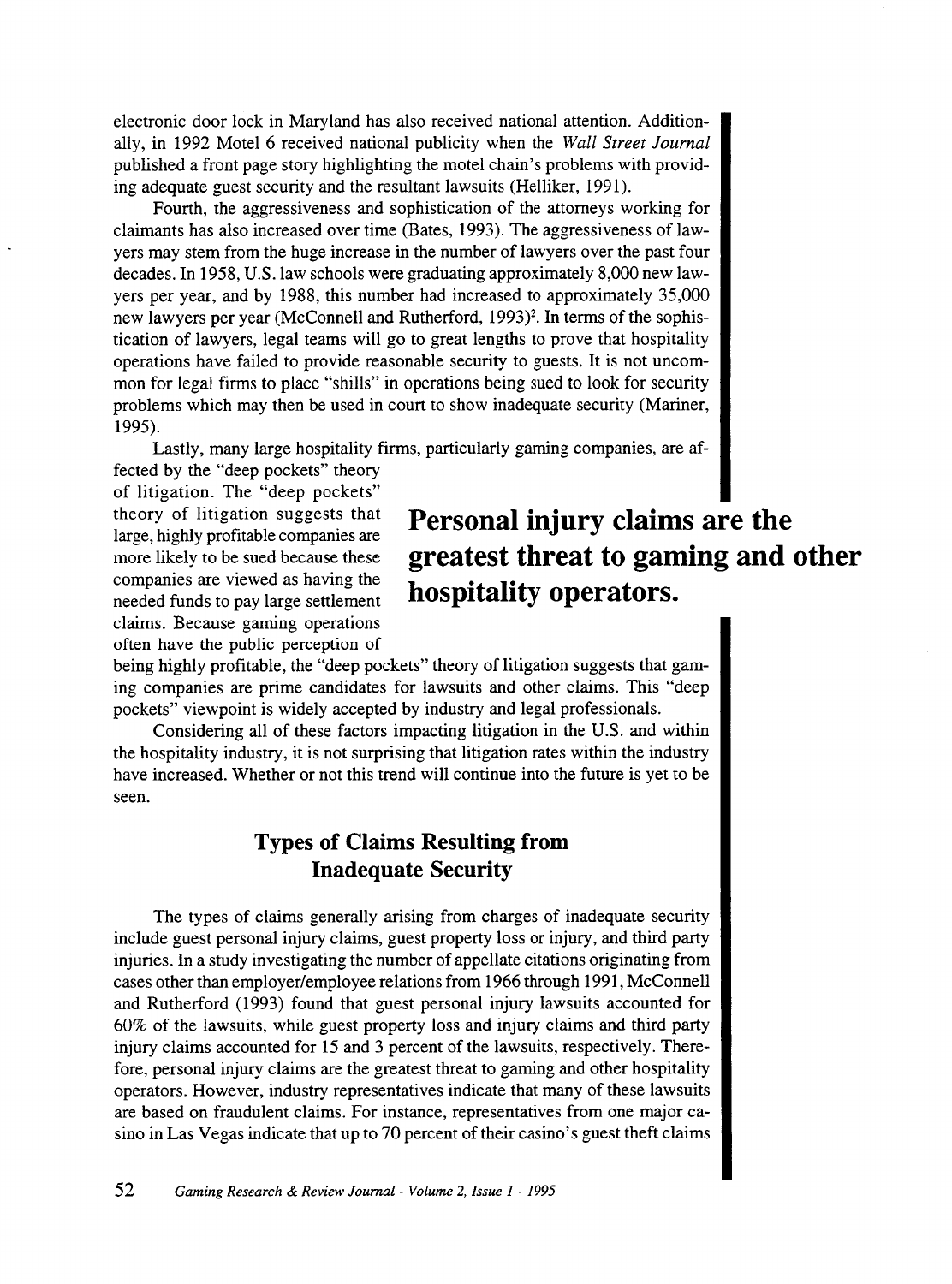are fictitious (Anonymous interview, 1995). Regardless of whether claims are fraudulent or not, gaming and hospitality operators should take precautions to help minimize these claims, as well as to help minimize security breaches.

# **How Regulations Affect Casino Security and Surveillance Measures**

While the requirements for surveillance and security may vary by jurisdiction, most gaming operators already have a sophisticated system in place to help fight inadequate security claims. For instance, Atlantic City casinos must "follow a stringent set of security regulations under the state Casino Control Act," which specifies the minimum security requirements for casinos in this jurisdiction. Mississippi and Iowa also have quite strict security regulations *(International Gaming*  & *Wagering Business,* 1993). Alternatively, the Nevada regulations are not as specific as the regulations in other jurisdictions. However, the minimum acceptable surveillance and security measures required for casinos are stipulated in the Minimum Internal Control Standards (MICS) as mandated by the Nevada Gaming Control Board. At the other end of the spectrum are states like Colorado and South Dakota, where security and surveillance measures are determined by the casinos themselves. Similarly, unless otherwise specified by tribal-state agreements, Indian casinos can determine their own standards *(International Gaming* & *Wagering Business,* 1993).

# **Companies must take a proactive approach to guest security.**

Despite these differences in jurisdictional requirements, most gaming operators have a sophisticated set of tools available to help them in the fight to provide adequate guest security that tra-

ditional hotels and motels do not generally have. However, many of these tools emphasize the security issues in the casino to a much greater extent than security in areas outside the casino. This emphasis is logical due to the large amounts of cash on hand in the casino, but it is still important that gaming operators make a concerted effort to maintain a strong security environment throughout the property for their guests and patrons. In the next section, several methods for minimizing inadequate security claims against casinos through implementing effective security and surveillance measures are discussed.

# **How Gaming Companies Can Minimize Inadequate Security Claims**

What can a gaming operation do to protect and limit itself from claims alleging inadequate security? Most importantly, companies must take a proactive approach to guest security. Rather than waiting for problems to occur and then trying to rectify them, companies should actively seek ways to improve guest security. Identifying and establishing security policies and a security program is an excel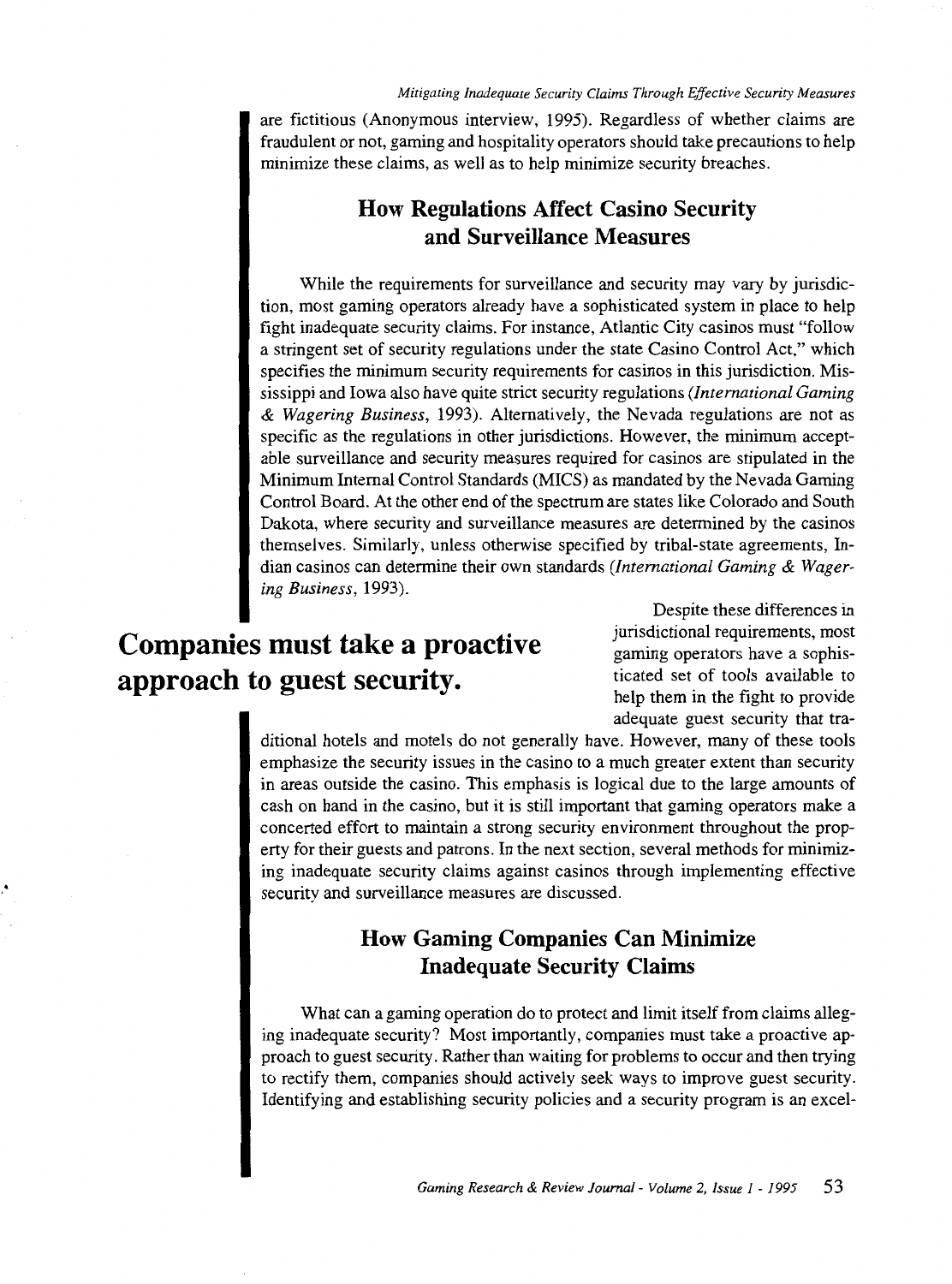lent place to begin. Good preventive measures will also show guests and patrons that the establishment is concerned about their safety, an issue which will help the company if it is taken to court to fight a particular claim.

Development of a thorough security program with an adequate number of well-trained security officers is absolutely necessary in today's litigious society. Experts stress that "[t]he stronger that [a casino resort's] security image is, the less likely the robber is to select that casino as a target" (Fourth Annual Las Vegas Tourism Safety and Security Seminar, 1995). Furthermore, security personnel should be trained to respond promptly anytime a problem arises. This quick response policy must include provisions for listening to guest complaints and an appropriate channel of communication for a response. If a guest complains about suspicious activity and the hotel or casino does nothing and a problem later arises,

an inadequate security claim may likely be successfully brought against the operation. One of the quickest ways to insure failure to establish concern over guest security in court is to have evidence showing the hotel failed to respond or delayed its response to an alleged threat to guest security. Hence, when potential security problems arise, security personnel should take

**It is also important to note that responsibility for guest security is not just limited to security personnel. All employees of the company should be encouraged to be conscious of potential security problems.** 

appropriate measures to combat the potential or existing security problem.

It is also important to note that responsibility for guest security is not just limited to security personnel. All employees of the company should be encouraged to be conscious of potential security problems. For instance, experts cite that "the number one deterrent to a robbery taking place in your establishment is employee awareness" (Fourth Annual Las Vegas Tourism Safety and Security Seminar, 1995). Specifically, employees should be encouraged to be on the lookout for suspicious persons and notify security or supervisory personnel of suspicious persons when identified, to make eye contact and speak with patrons and guests, and to always be aware of the events in their work areas (Fourth Annual Las Vegas Tourism Safety and Security Seminar, 1995). This type of organizational commitment can be influential in deterring all types of crimes.

Another important component of a good security program is to mandate employee background checks. In Nevada, Atlantic City, and certain other gaming jurisdictions, employee background checks are mandated for persons wishing to become employed in gaming operations. For instance, in Nevada prospective employees must undergo a background check as part of the requirements for obtaining a sheriff's card. All gaming employees in Nevada must have a valid sheriff's card. However, in emerging jurisdictions, employee background checks may not be as extensive or in some cases may not even be required. Therefore, it is not uncommon for a casino in an emerging jurisdiction to hire a new employee who previously lost the privilege to work in the gaming industry in another jurisdiction.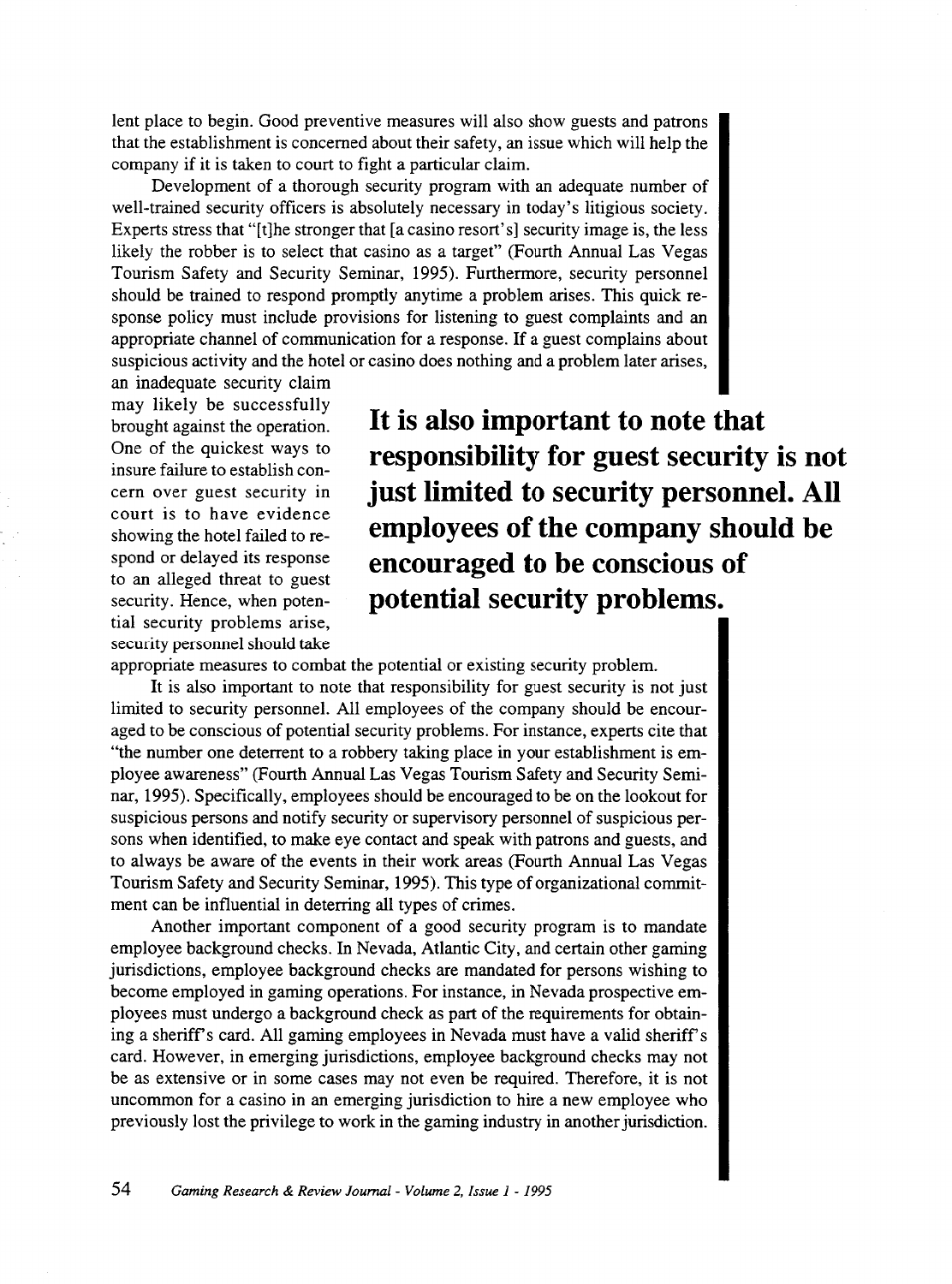#### *Mitigating Inadequate Security Claims Through Effective Security Measures*

Furthermore, close relationships should be maintained with security departments at other hotels. Mug shots of criminals are currently shared by casinos in major gaming cities, such as Las Vegas and Atlantic City. Frequently, mug shots or surveillance video photographs of alleged criminals are faxed to other properties in the area within minutes of a security breach. This cooperation between casinos can be a great tool for the quick apprehension of alleged criminals, not to mention serving as a deterrent for prospective criminals. Security directors of properties should also network with directors of other properties to share trade secrets on what methods of security are successful and what new advances are being made to improve guest security.

Gaming companies should also maintain close relationships with local law enforcement authorities. For instance, one way to maintain close ties with local law enforcement authorities is to attend law enforcement sponsored seminars on security. The Las Vegas Metropolitan Police Department offers an annual seminar called the Las Vegas Tourism Safety and Security Seminar which is intended to inform local casinos and other establishments about security issues in the area and to offer advice for improving security and deterring crime. Maintaining such relationships with local law enforcement agencies can also enhance the quality of any security program by improving communication between law enforcement personnel and hospitality employees. Such communication may lead to increased cooperation between organizations and better response times when security emergencies do arise. For instance, the cooperation between police and one Las Vegas

# **A thorough examination of the casino or hotel property may also help uncover potential security problems.**

casino resort's security personnel recently resulted in the apprehension of the suspects allegedly involved in a major cage robbery.

A thorough examination of the casino or hotel property may also help uncover potential security problems. An independent

security consultant, such as the local police, should be commissioned to perform a security check to provide an objective opinion regarding security (Bates, 1993). It is cheaper to pay someone to inspect the property and identify potential problems now, than to pay a settlement or jury verdict later. In addition, such an independent evaluation often serves as evidence that a company is committed to providing a secure environment for its guests and patrons should the issue arise in court.

Another important component of a strong security program is the implementation of adequate perimeter controls. While this issue is best addressed prior to construction, so that the physical layout of the property may be developed to enhance perimeter controls, certain steps may also be taken to improve the security controls of an existing facility. For instance, sensitive alarm systems may be installed to monitor access to restricted areas, and combination door locks or security guards may be used to discourage access to other limited access areas of a property by unauthorized individuals.

Remaining current with the latest technology and industry standards is also important. Items such as locks for guest rooms have changed drastically with the advent of new technology. Today, one of the quickest ways to lose a claim involving guest security or theft is to have key-in-lock door security rather than elec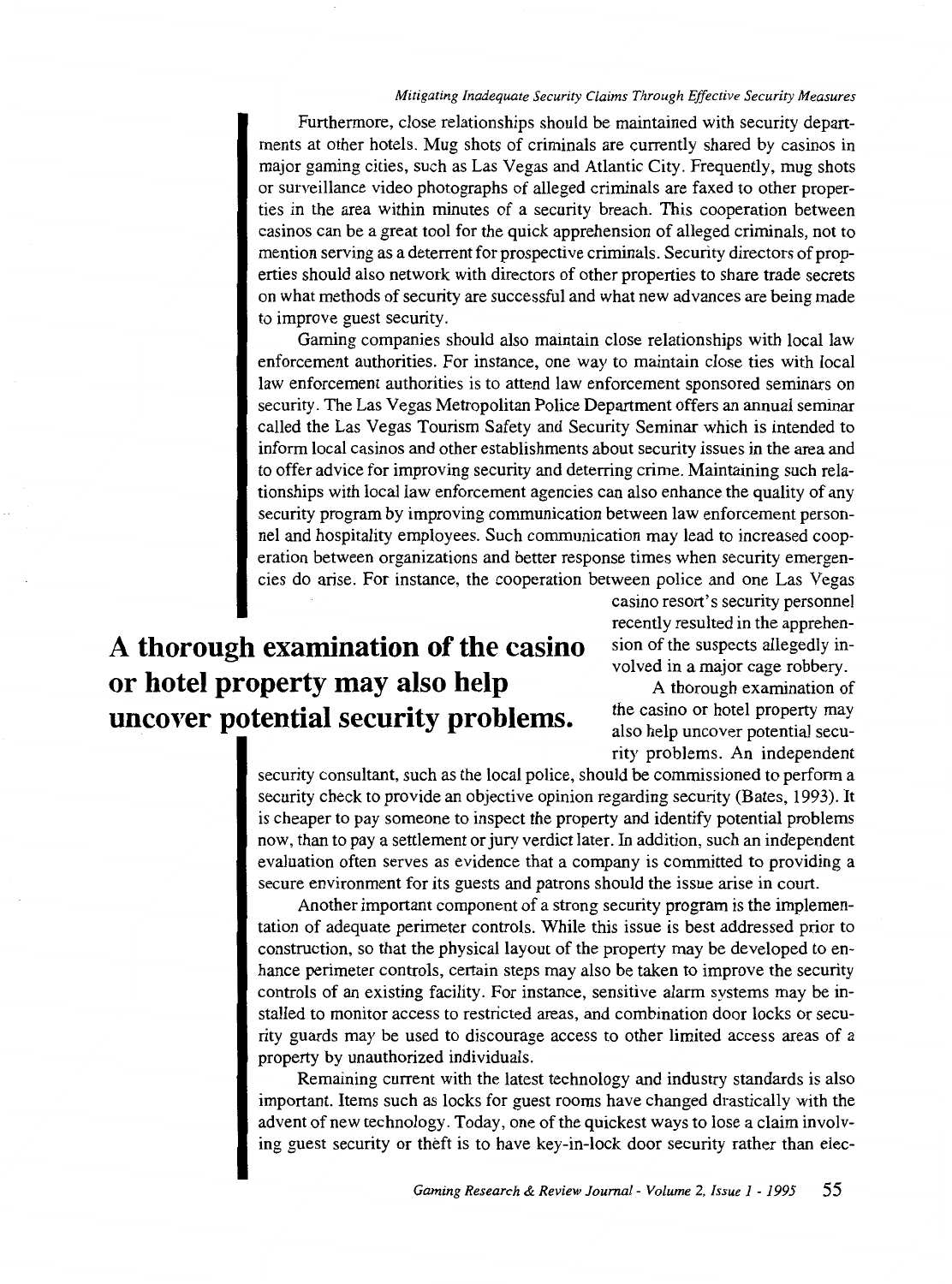tronic locks (Mariner, 1995). Since the industry standard has become electronic locks, hotels without such systems will undoubtedly be challenged in any court cases that may allege inadequate security.

The utilization of surveillance equipment also helps improve security. According to the regulations of most states with casino gaming, casino operators are required to maintain adequate systems of surveillance. While many people view surveillance systems as a means of catching cheaters, another use for surveillance techniques is to enhance existing security. For instance, surveillance techniques can be used to monitor and ensure the safety of high-rollers, who may draw a lot of attention with their high bets. Furthermore, surveillance techniques can be used to deter crimes such as assault and theft, if such crimes occur in areas monitored by video cameras. Casinos are a prime target for theft because of the large amounts of cash and chips involved in gaming operations. Surveillance tapes can be useful tools in identifying and apprehending purse thieves or other alleged criminals. Successful apprehension of such persons will help reduce future claims resulting from such incidences by deterring future crimes.

Video evidence from surveillance systems, such as closed circuit systems, can also be used to provide an objective account of alleged security incidents. As noted by Mark Russell, Corporate Attorney for the Treasure Island Casino Resort in Las Vegas, if surveillance tapes exist for a particular incident, the surveillance evidence allows people evaluating a security claim to see what happened with their own eyes rather than relying on the accounts of "eyewitnesses" (telephone interview 6/28/95).

Additionally, surveillance video may show evidence of fraudulent claims. Many say that surveillance is the most important tool hotels and casinos have to fight fraudulent claims. Reports by the American Society of Industrial Security state that annual losses due to fraud and theft exceed \$50 billion (Christine, 1992). Joe Wilcock, Vice President of Table Games at Treasure Island in Las Vegas, praises the usefulness of surveillance techniques in catching cases of both actual and fraudulent hotel theft, fraudulent accident claims and other types of employee theft (telephone interview 6/28/95).

Lastly, to avoid becoming a target for many frivolous and fraudulent claims, firms should prosecute criminals and individuals who file false claims to the fullest extent of the law. According to Wilcock, the policy of prosecuting to the fullest extent has a chilling effect on potential criminals and scam artists. If the threat of prosecution is severe, criminals and scam artists will prey on other properties.

#### **Cost vs Benefit Analysis**

Implementing security measures to provide adequate security to protect guests, patrons and employees does not come without a cost. Gaming and hospitality concerns need to be aware that these costs are a necessary component of hospitality operations. Failure to incur essential security costs can result in significant negative ramifications, such as lawsuits and settlements. On the other hand, avoiding unnecessary costs related to security is also critical. A cost/benefit analysis should be performed when consideration is being given to spending money on security procedures, especially new technology.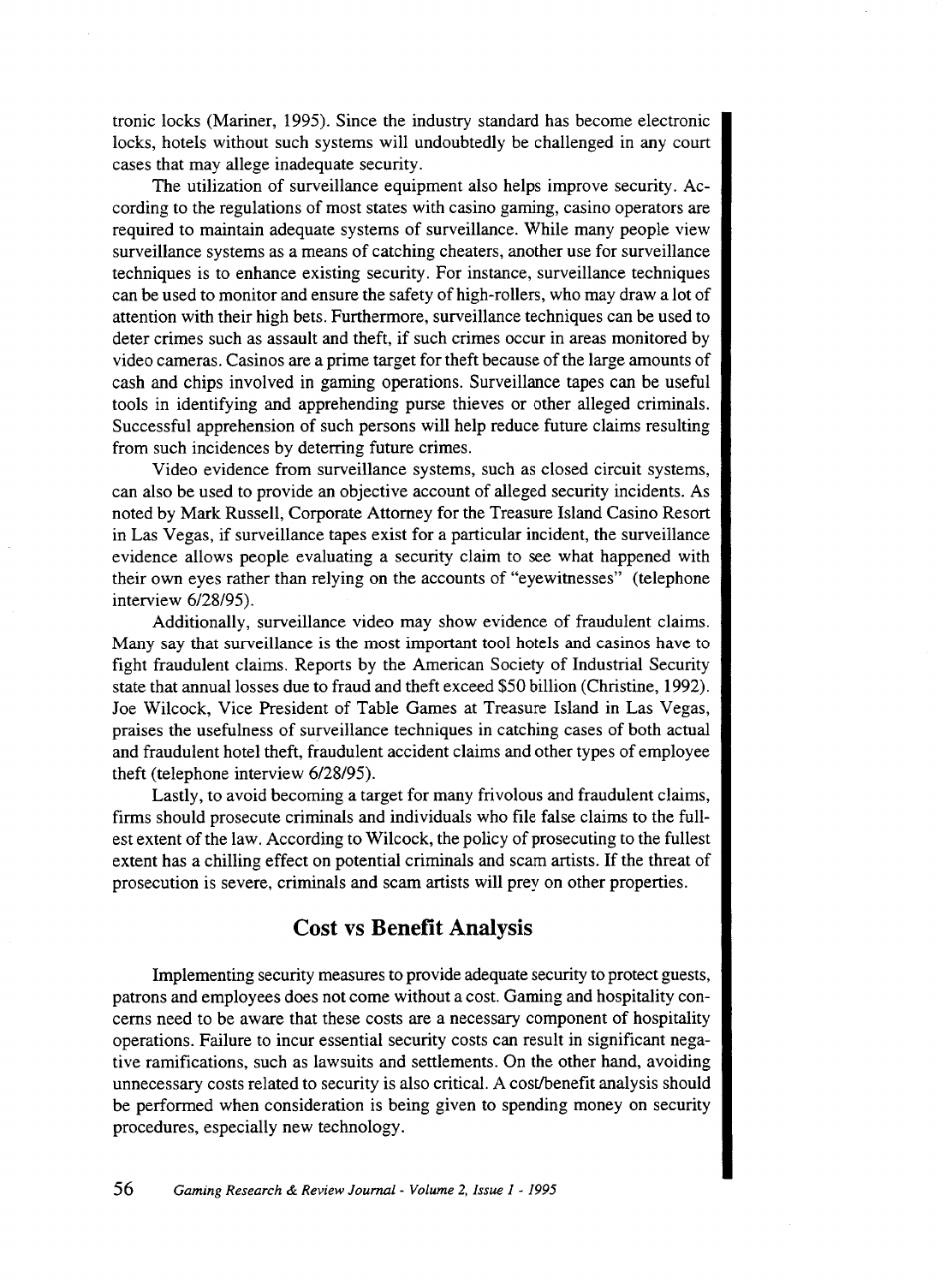The costs involved are quite objective and quantifiable. They represent the costs of placing the new security measure into operation. However, the benefits involved are more subjective or intangible in nature, meaning that they are difficult to quantify. Benefits associated with heightened security measures include avoiding losses, such as thefts or claims (settlements and jury verdicts). Other benefits include avoiding lost revenues associated with negative publicity from a security breach. Furthermore, heightened security measures may even increase the revenues of the property if prospective guests perceive the property as a safer environment than other properties.

In order to place a quantifiable dollar figure on the benefits of heightened security measures, casinos and hospitality concerns must first attempt to estimate the probability that a breach in security will occur if a heightened security measure is not implemented. For instance, management may feel that there is a 10 percent

**To a large extent, gaming properties have a distinct advantage over non-gaming properties in maintaining adequate security because of the technologically advanced capabilities of the surveillance systems required to be in place at most gaming properties.** 

chance that a guest will be assaulted on the property if key-in-door locks are not replaced with electronic door locks. This estimate of the probability of a security breach may be based on past experience or the experiences of similar operations in the area. Next, an estimation of a range of potential losses, if the security breach occurs,

must be computed by factoring in the level of exposure with the potential loss estimates regarding security breaches. For instance, if the average claim for guest assaults is between \$600,000 and \$1,000,000, then the range of potential losses would be \$60,000 (\$600,000 \* 10%) to \$100,000 (\$1,000,000 \* 10%). The costs associated with placing the security procedures in operation can then be measured against this range of losses to deem whether the security measure is economically feasible to incorporate. If the new locking system cost \$40,000, the property would, based on this analysis, decide to install the electronic locks, while if the electronic locking system cost \$150,000, the property might decide to not upgrade its lock systems.

One way casinos and hospitality firms can document this cost/benefit procedure is to prepare a **hazard-and-loss** statement. This statement lists the potential hazards, the estimated level of exposure or degree of risk of each hazard, the estimates of the losses that may occur if the security breach does occur and no security measures are in place, and the estimated procedural costs necessary to deter the hazard. In this way, casinos and hospitality firms may address in quantifiable terms the decision of whether or not to incorporate security measures into the business. It is important to note that many of the figures computed in a hazard-and-loss statement are based on estimates. Estimates by their nature are not exact, so the analysis and statement do not provide a definite answer as to whether security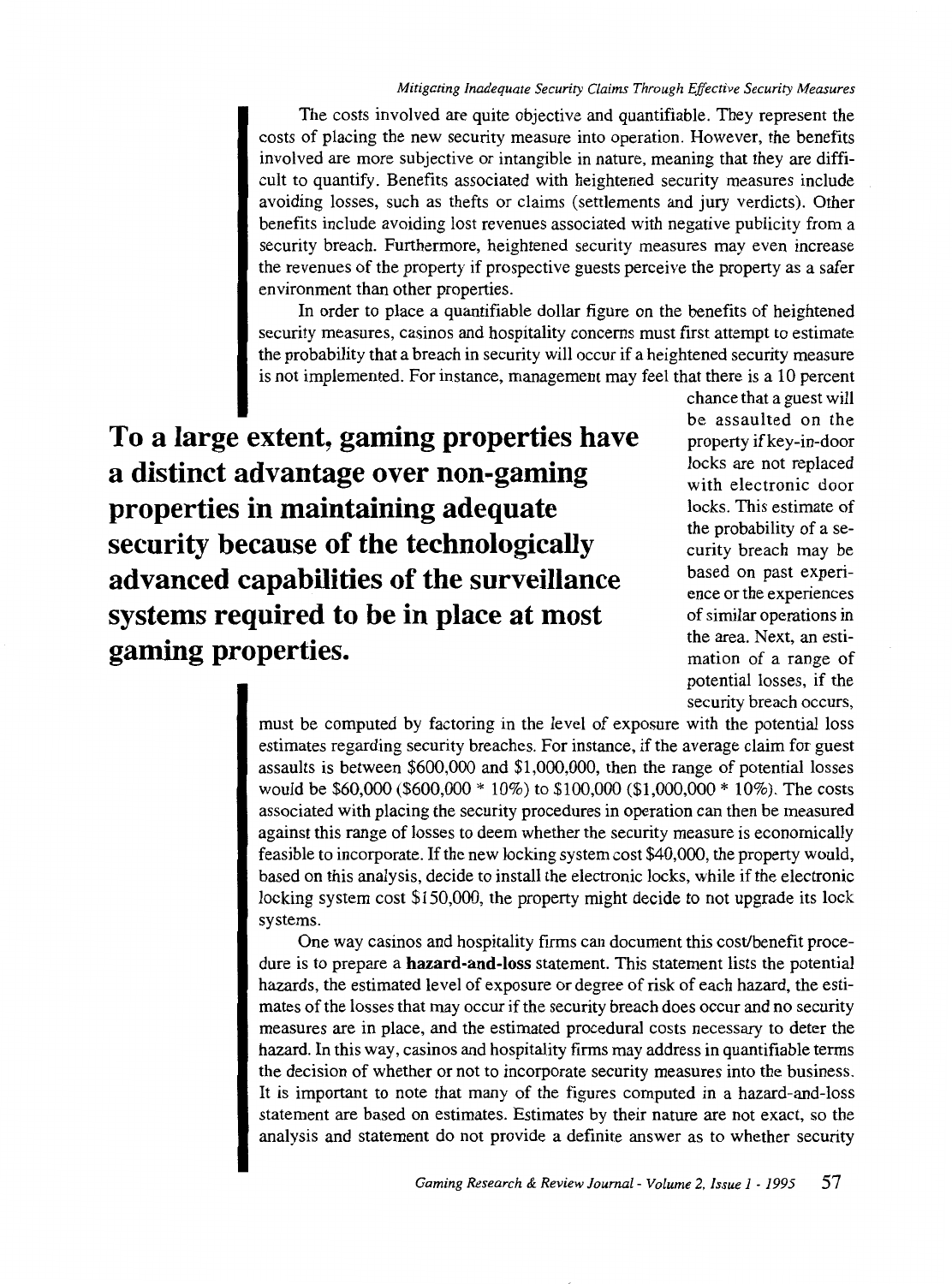measures should be placed into operation. It does, however, provide a method for documenting the reasons why decisions are made. The documentation of a hazardand-loss statement may be useful in a court of law to show that care was taken in deciding which security measures should be undertaken.

### **Conclusions**

Gaming and hospitality operators are currently facing a litigation crisis. The majority of the claims contributing to this crisis involve guest personal injury claims, guest property theft and injury claims, and third party injury claims, and stem from charges of inadequate security against gaming and hospitality operators. Recent court decisions, such as Tailhook, have clearly established that hospitality operators will be held responsible for foreseeable security problems. Because of the increased responsibility placed on gaming and hospitality operators to provide a safe and secure environment for their guests, patrons, and employees, gaming and hospitality concerns must take a proactive stance regarding security.

To a large extent, gaming properties have a distinct advantage over nongaming properties in maintaining adequate security because of the technologically advanced capabilities of the surveillance systems required to be in place at most gaming properties. Such systems can provide an objective account of security breaches and can also have the effect of deterring future criminal activity. Despite the advantages that gaming operators have, gaming and hospitality operators should still make every effort to stay current with technological advances in security and to keep abreast of changes in industry security standards. Clearly, the implementation of certain security measures can help mitigate the costs associated with inadequate security claims. A hazard-and-loss analysis is a helpful tool in determining what security measures are economically feasible for an operation.

### **References**

Bates, Norman D. (1993). *Inadequate security: The new liability crisis*. JOURNAL OF PROPERTY MAN-AGEMENT, July/August, 30-32.

Christine, Brian. ( 1992). *New tricks for video surveillance.* RISK MANAGEMENT, August, 14-16.

Fourth Annual Las Vegas Tourism Safety and Security Seminar. (1995). Sponsored by the Las Vegas Metropolitan Police Department, April.

Helliker. Kevin. (1991). *Unwelcome guests: With cut-rate inns scrimping on security, criminals move in.* WALL STREET JouRNAL, July 18, A1:6, A4:1.

Howe, Jonathan. (1995). *The lessons of Tailhook*. MEETINGS & CONVENTIONS, January, 26.

Israel, Donna J. (1991). *Preventing crimes against guests*. HOTEL & RESORT INDUSTRY, August, 40-43, 50.

McConnell, Jon P. and Denney G. Rutherford. (1993). *Why innkeepers go to court.* THE CORNELL HOTEL AND RESTAURANT ASSOCIATION QUARTERLY, October, 23-27.

Mariner, Tom. (1995). *Facing the security challenge.* THE JouRNAL OF THE INTERNATIONAL AssociATION OF HOSPITALITY ACCOUNTANTS, June/July, 36-37, 40-41.

58 *Gaming Research* & *Review Journal- Volume* 2, *Issue I- I995*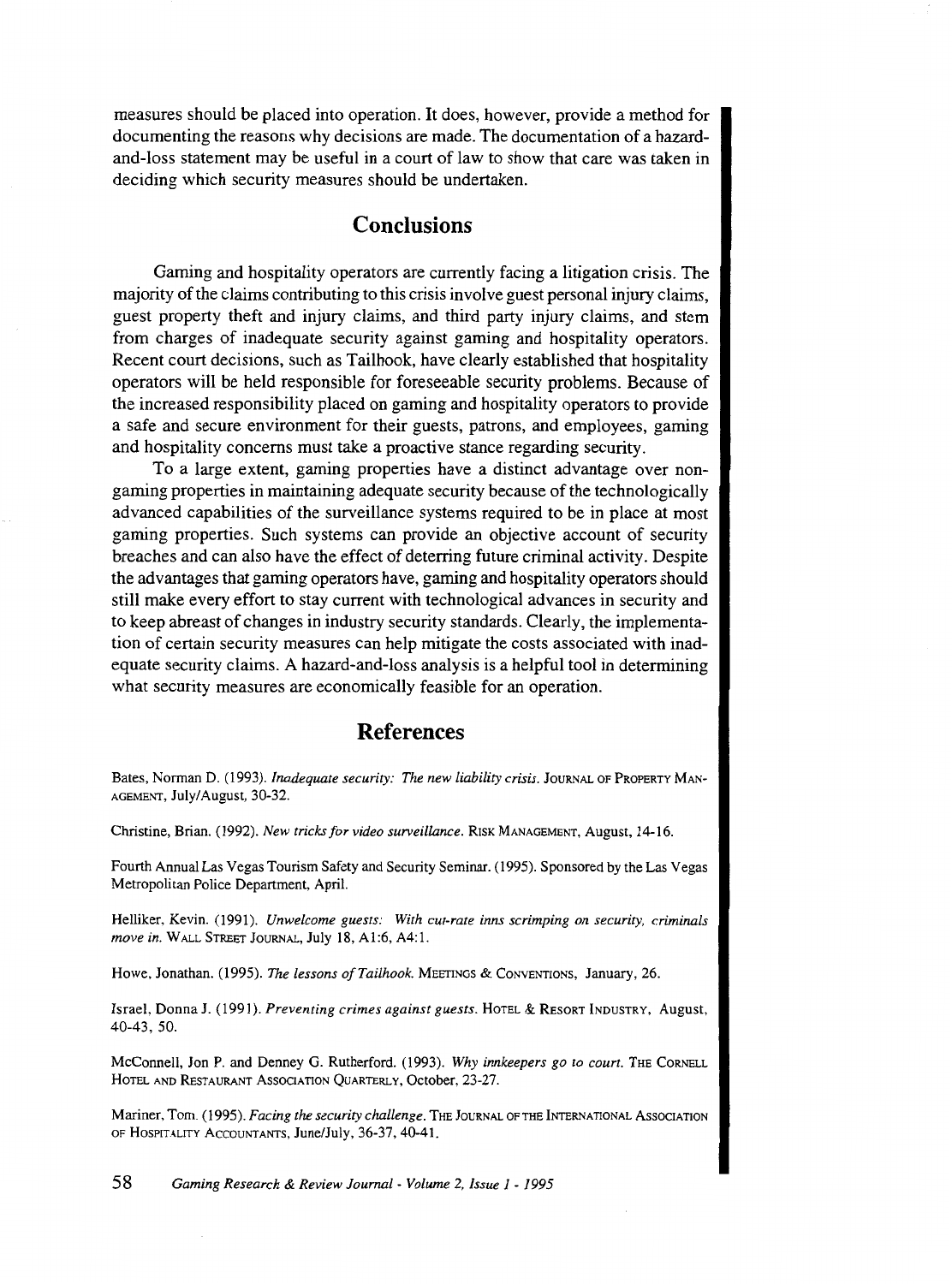Marshall, Anthony. (1995). *Tailhook takes its place as a landmark case. Hotel* & MoTEL MANAGE-MENT, January 5, 13.

Nevada Revised Statutes, NRS 42.005.

*Spotlight on security.* (1993). INTERNATIONAL GAMING & WAGERING BuSINESS, February 15- March 14, 46.

### **Endnotes**

'From 1983 to 1992, violent crimes in the United States increased 53.6% and property crimes increased 15.3% in terms of number of offenses. When standardized by population, the rate of violent crimes per 100,000 persons increased 40.9% from 1983 to 1992 and the rate of property crimes increased 5.7% per 100,000 persons (United States Bureau of Census, 1994).

<sup>2</sup>Based on these statistics, the number of lawyers graduating from law schools in 1988 was 4.375 times the number graduating from law school in 1959. This increase is larger than both the increase in the number of college degrees conferred during this time period (3.115 times) and the population increase during this time period (1.378 times) (United States Bureau of the Census, 1994 and Digest of Educational Statistics, 1994).